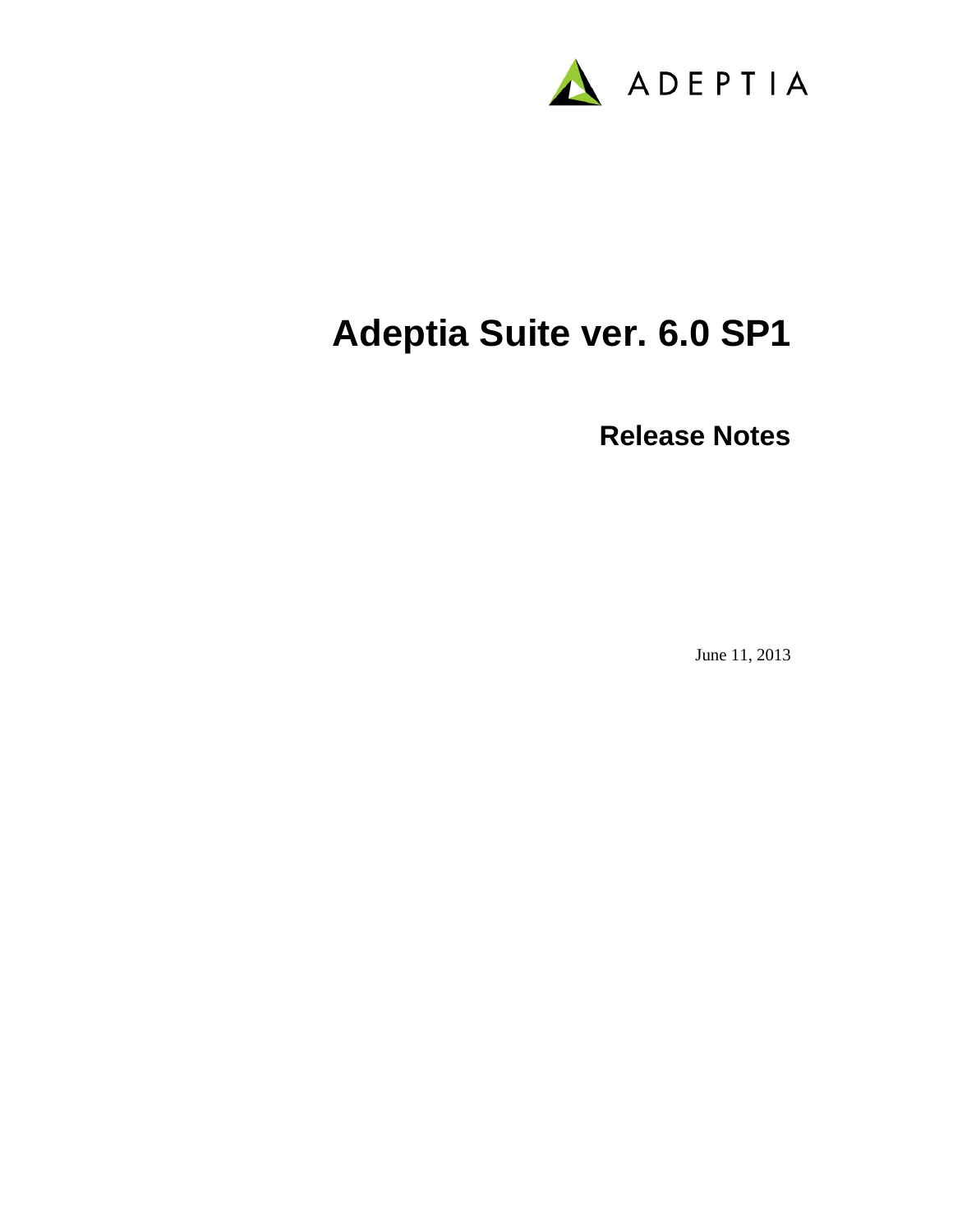

#### **Contents**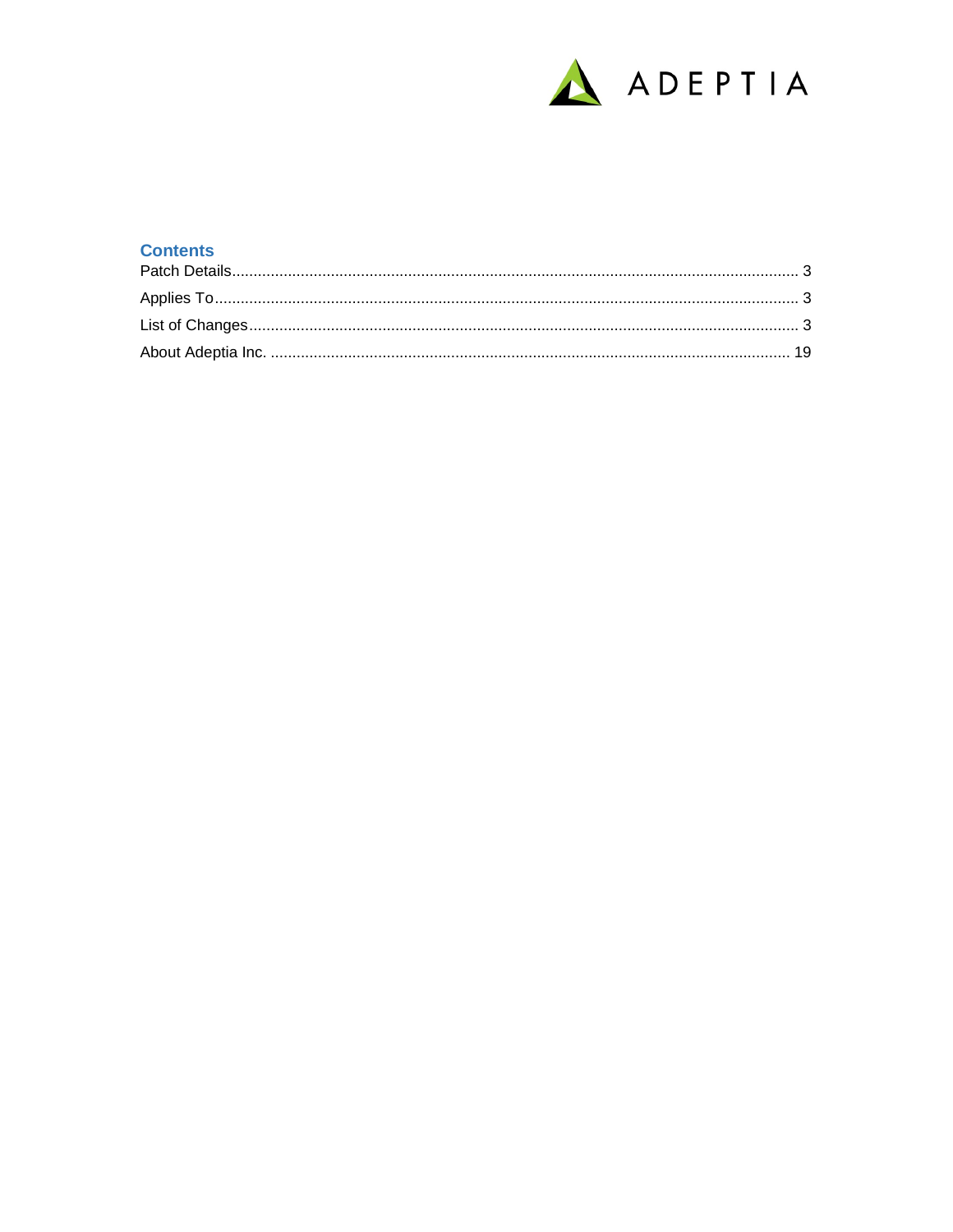

#### <span id="page-2-0"></span>**Patch Details**

| <b>Patch Name</b> | AdeptiaSuite_6_0_SP1_31May2013.zip |
|-------------------|------------------------------------|
| <b>Build Tag</b>  | Release_6_0_SP1_28May_2013         |

## <span id="page-2-1"></span>**Applies To**

This patch is a cumulative patch and can be applied on Adeptia Suite Ver. 6.0 or Adeptia Suite Ver. 6.0 with any of its maintenance patch.

### <span id="page-2-2"></span>**List of Changes**

Following table lists the enhancements and bug fixes that are covered in this patch.

| <b>Enhancements/Bug</b><br><b>Fixes</b>          | <b>Description/User Story</b>                                                                                                                                                                       |
|--------------------------------------------------|-----------------------------------------------------------------------------------------------------------------------------------------------------------------------------------------------------|
| Version Tag: Release_6_0_SP1_28May_2013          |                                                                                                                                                                                                     |
| <b>Enhancements</b>                              |                                                                                                                                                                                                     |
| Support to migrate data<br>from solution table   | In migration utility, support is added to migrate the data of<br>tables, which you are using as part of your solution. This<br>support is added only in Non-Interactive mode.                       |
| Support to merge the<br>launcher.properties file | In migration utility, support is added to merge the<br>launcher.properties file, while deploying the patch. This is<br>done to avoid the overriding of any custom change, which is<br>done by user. |
| <b>Bug Fix</b>                                   |                                                                                                                                                                                                     |
| AS-3233                                          | When you run concurrent process flow, with JMS Event with<br>1 second polling frequency then the process flows abort.                                                                               |
| AS-3208                                          | When you login as user, who has only read permission on<br>Process Flow, then you cannot see the following information :<br>Diagnostic logs<br>Logs of Child Flow<br>Process flow repository        |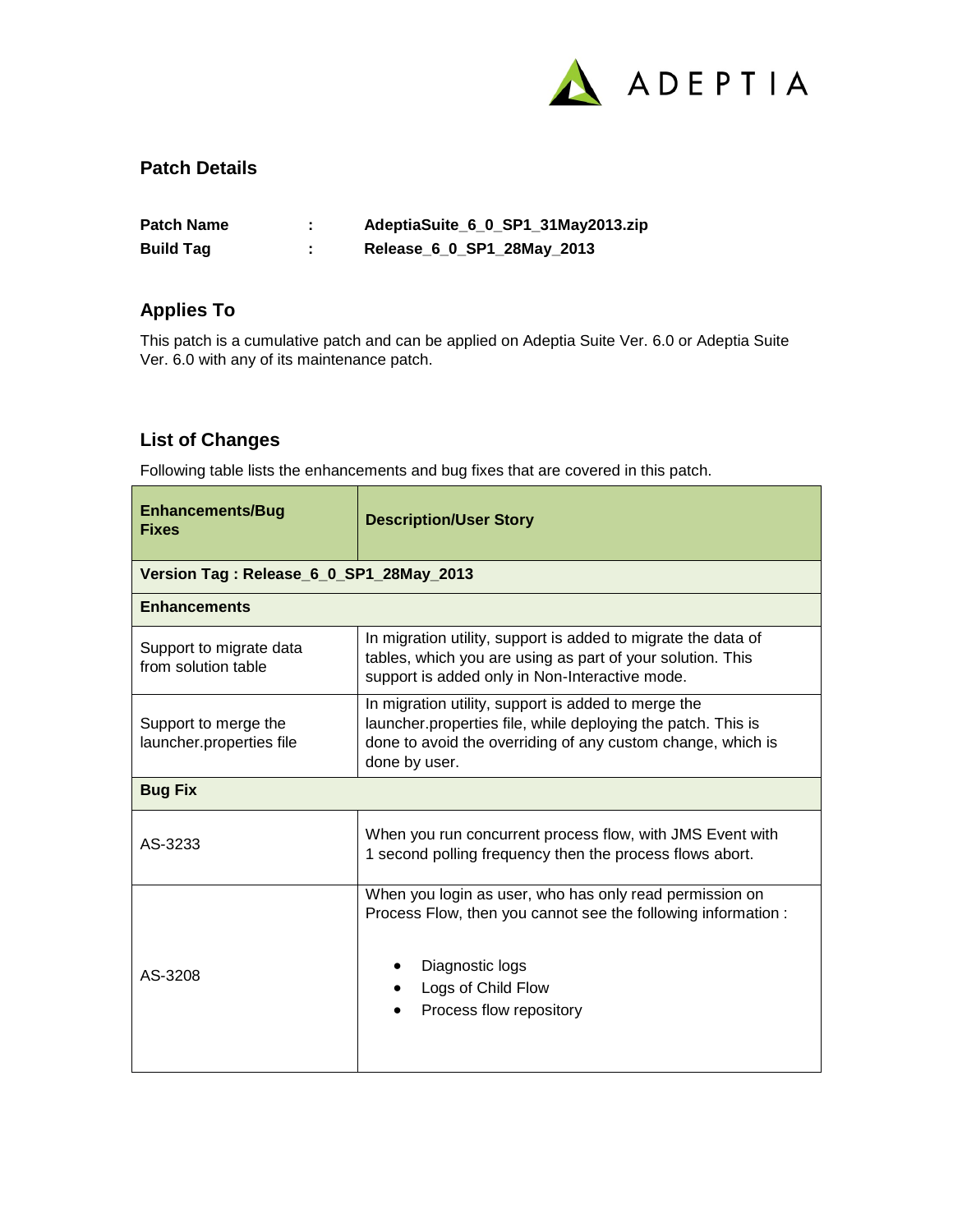

| <b>Ticket #2459</b> | When log database connection URL is mentioned using<br>Oracle thin 'Service Name' syntax, then patch application<br>fails.                                                                                                   |
|---------------------|------------------------------------------------------------------------------------------------------------------------------------------------------------------------------------------------------------------------------|
| AS-3071             | When you open the template type form in edit mode and go<br>to design form window and click on submit button then<br>"submit" button does not work.                                                                          |
| AS-2400             | When you open the template type webform in edit mode and<br>click on create new button and then save the form then an<br>error message "Error found while executing request: Invalid<br>HTML form:  not found" is displayed. |
| AS-3182             | When SSO is enabled and alwaysDefaultGroupLogin is<br>configured as yes then the group mentioned for administrator<br>users and business Users does not have any impact.                                                     |
| AS-3051             | While applying the patch, if you include ServerKernel folder<br>in the installation path, then it doesn't throw any error<br>message and the patch is applied incorrectly. Now proper<br>error message is displayed.         |

| <b>Enhancements/Bug</b><br><b>Fixes</b>                                 | <b>Description/User Story</b>                                                                      |
|-------------------------------------------------------------------------|----------------------------------------------------------------------------------------------------|
| Version Tag: Release_6_0_03_14May_2013                                  |                                                                                                    |
| <b>Enhancements</b>                                                     |                                                                                                    |
| Support to store WSDL<br>on shared path for Web<br>Service Provider     | Support is added to store the WSDL on shared path for Web<br>Services Provider.                    |
| Support for JMS Target in<br>B <sub>2</sub> Bi inbound                  | Support is added to use JMS Target in B2Bi inbound<br>processing.                                  |
| Support for JMS Event in<br>B2Bi outbound                               | Support is added to use JMS Event in B2Bi outbound<br>processing.                                  |
| Support for Data<br>encryption and decryption<br>in B2Bi EDI processing | Support is added to encrypt and decrypt the data while<br>processing EDI X12 and EDIFACT messages. |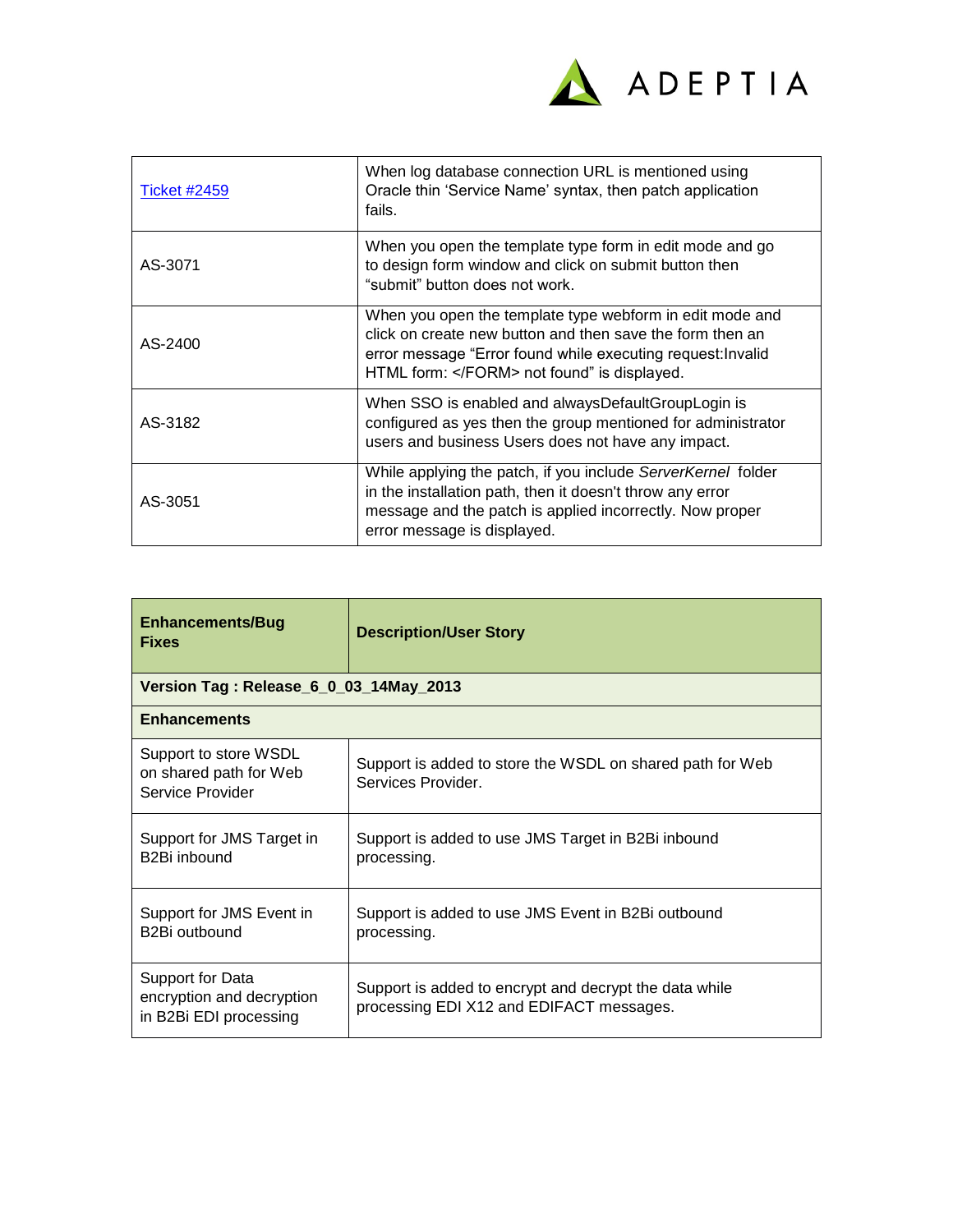

| <b>Bug Fixes</b>                                                                                   |                                                                                                                                                                           |
|----------------------------------------------------------------------------------------------------|---------------------------------------------------------------------------------------------------------------------------------------------------------------------------|
| Support for IE10 and<br><b>Chrome Browser</b>                                                      | User Interface is improved to support IE10 and Chrome<br>Browser.                                                                                                         |
| Support to migrate Rich<br>Forms                                                                   | Support is added to migrate the Rich Forms. This support is<br>added to migrate the Rich Forms from Ver. 6.0 to Ver. 6.0.                                                 |
| Support for CRON<br>expression in FTP Event                                                        | In FTP Event, support is added to define the firing schedule<br>using CRON expression.                                                                                    |
| Support for auto fade<br>notification                                                              | Support is added to show auto fade notification, when you<br>create any activity.                                                                                         |
| Support for auto fade<br>notification for process<br>flow execution                                | Support is added to show auto fade notification, when you<br>execute the process flow. The auto fade notification also<br>contains the link to view the process flow log. |
| Support to process .xlsx<br>file through Data<br>Interface                                         | Support is added to process .xlsx file through Data Interface<br>solution.                                                                                                |
| Support for overriding<br>Key Path and Pass<br>Phrase in Data Security<br>activity                 | Support is added to override the Key Path and Pass Phrase in<br>Data Security activity at runtime.                                                                        |
| Configurable option for<br>Auto Increment Column<br>support in Advanced<br>Database Schema         | Configurable option is added to enable or disable Auto<br>Increment Column support in Advanced Database Schema.                                                           |
| Local cache of JMS<br>Event connection and<br>session objects                                      | Support is added to cache the JMS Event connection and<br>session objects.                                                                                                |
| Support to override the<br><b>JMS Message headers</b><br>from JMS Source to JMS<br><b>Target</b>   | Support is added to override the JMS Message headers from<br>JMS Source to JMS Target at runtime.                                                                         |
| Support for IBM<br>Websphere MQ in JMS<br>Event, Source and Target<br>for Queue connection<br>type | Support is added in JMS Event, Source, and Target, to send<br>and receive JMS messages from IBM Websphere MQ for<br>Queue connection type.                                |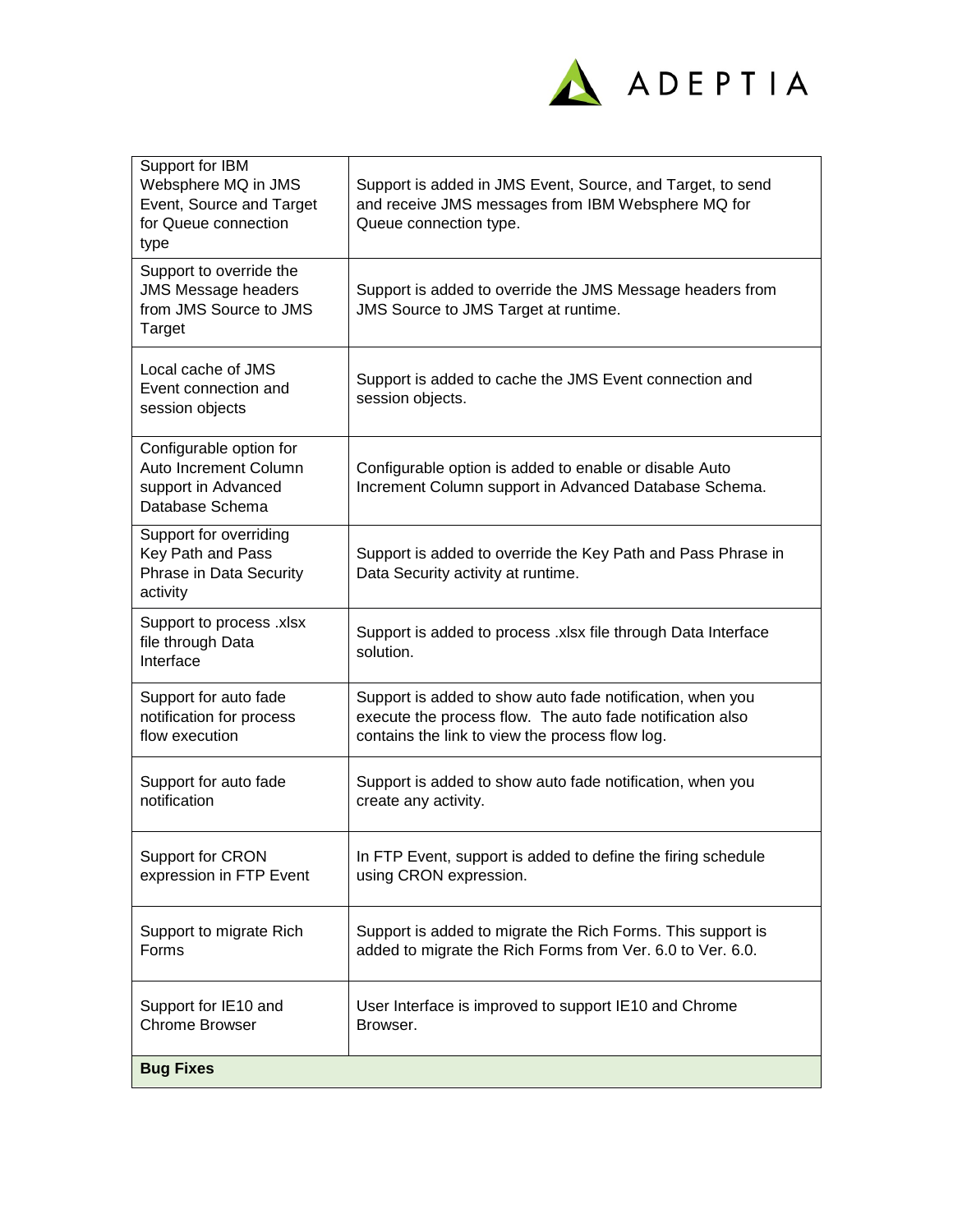

| AS-1876 | When we create any activity (Having scroll bar on the Creation<br>window) and click on any button on the creation page then the<br>window is shown from the starting again and we have to scroll<br>down to reach that button again. |
|---------|--------------------------------------------------------------------------------------------------------------------------------------------------------------------------------------------------------------------------------------|
| AS-1983 | Sometimes 'Admin' and 'Help' link are not displayed properly.                                                                                                                                                                        |
| AS-2144 | When we open the activity manage page then sorting indicator<br>(tiny arrow) is not shown on the 'Modified' column.                                                                                                                  |
| AS-2170 | When we open the Excel/Text/Positional schema creation<br>page, then in the table, options in the drop downs of Type,<br>Date Format and Time Format are not properly shown.                                                         |
| AS-2186 | When a trigger is activated then status of queued process flows<br>are not displayed in system dashboard page.                                                                                                                       |
| AS-2264 | Web rich form is not properly displayed in the Monitor Page.                                                                                                                                                                         |
| AS-2285 | In IE when we shrink the window size the top right user and<br>help links does not re-adjust.                                                                                                                                        |
| AS-2291 | Search behavior is not consistent.                                                                                                                                                                                                   |
| AS-2310 | The Execute button is not working for VLTrader Action, while<br>execute is working fine from the Actions.                                                                                                                            |
| AS-2343 | When we activate or deactivate a version controlled VL Trader<br>Listener activity then the synchronized status of the VL Trader<br>Listener activity gets changed.                                                                  |
| AS-2420 | When we edit a schema from Data Interface activity having<br>only one row in the record table and try to add more rows then<br>size of the table does not increase.                                                                  |
| AS-2431 | When we edit an excel schema having currency as a data type<br>in one of its record then the alignment of that record is not<br>proper with reference to the other columns.                                                          |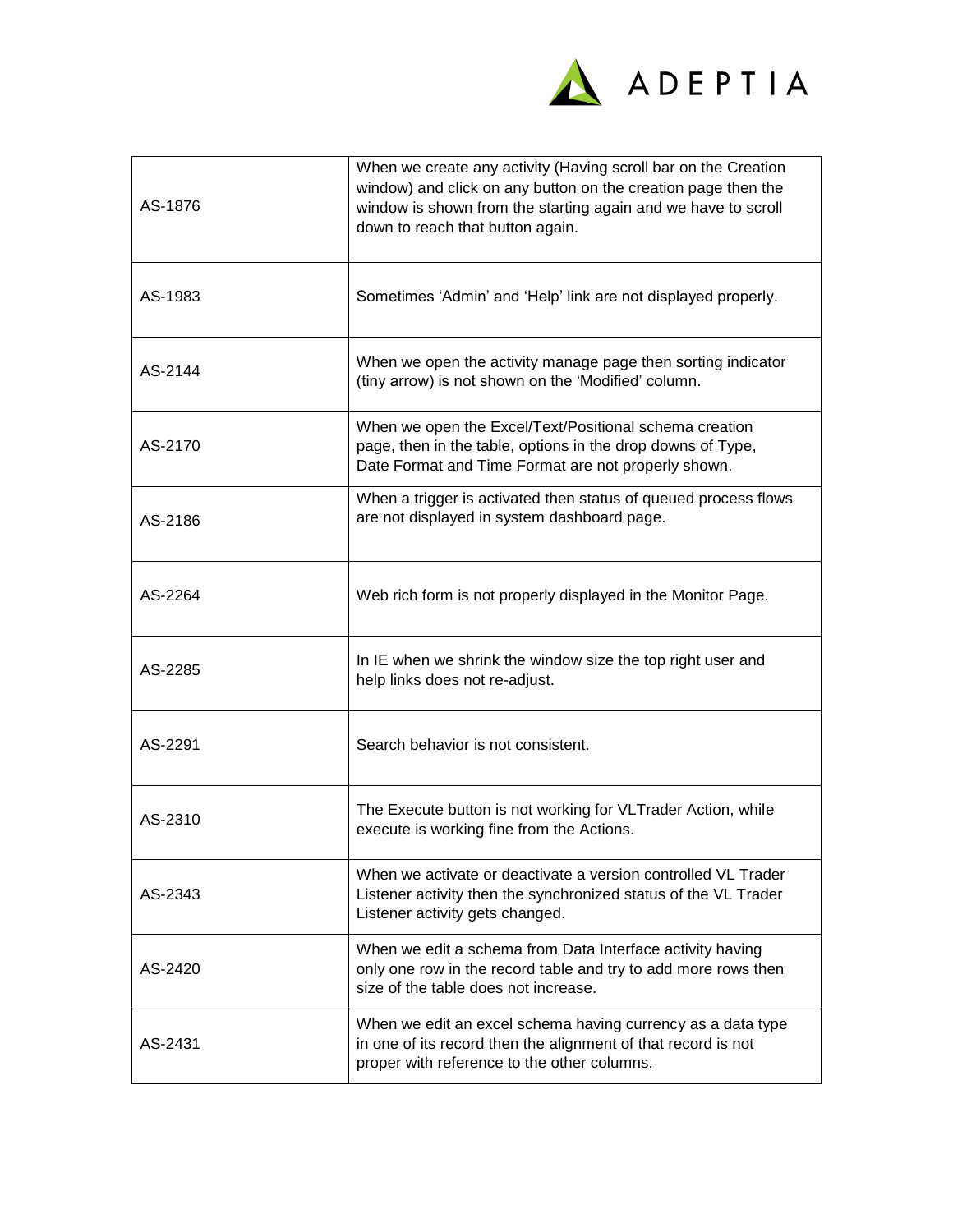

| AS-2453 | Sometimes when we click on the 'Create New' button for any<br>activity then activity creation window does not open.                                                                                  |
|---------|------------------------------------------------------------------------------------------------------------------------------------------------------------------------------------------------------|
| AS-2500 | Search must be case insensitive.                                                                                                                                                                     |
| AS-2504 | In JMS Source creation screen, length of Time Out field is too<br>large.                                                                                                                             |
| AS-2508 | When we edit the User Profile form the "My Profile" then Save<br>As Button is also displayed while User ID field is not editable.                                                                    |
| AS-2551 | When we define the comment for Human Workflow Task from<br>Task Manger, then heading for Comment window is displayed<br>as "Edit Comment".                                                           |
| AS-2561 | When we create a Key Manager activity then it is getting saved<br>even if the description is not provided.                                                                                           |
| AS-2572 | When you login using local host and view the preview of Rich<br>Form, then preview is not displayed and an error message is<br>displayed.                                                            |
| AS-2573 | When we create the JMS Provider with session as<br>'Transactional' then on the Event Dashboard Polling<br>Frequency, Next Trigger Time column values are displayed as<br>N/A after Event activation. |
| AS-2584 | Auto map icon in the Data Mapper is similar to synchronize<br>button in PD.                                                                                                                          |
| AS-2585 | In data mapper comments gets truncated for elements if<br>comment is large.                                                                                                                          |
| AS-2593 | When we create JMS Source/Event with Topic type, then<br>Subscriber ID field is editable without selecting the Durable<br>Subscriber checkbox.                                                       |
| AS-2599 | In Advance Search of Event log page if we define "From" date<br>filed manually then "To" field is not displayed.                                                                                     |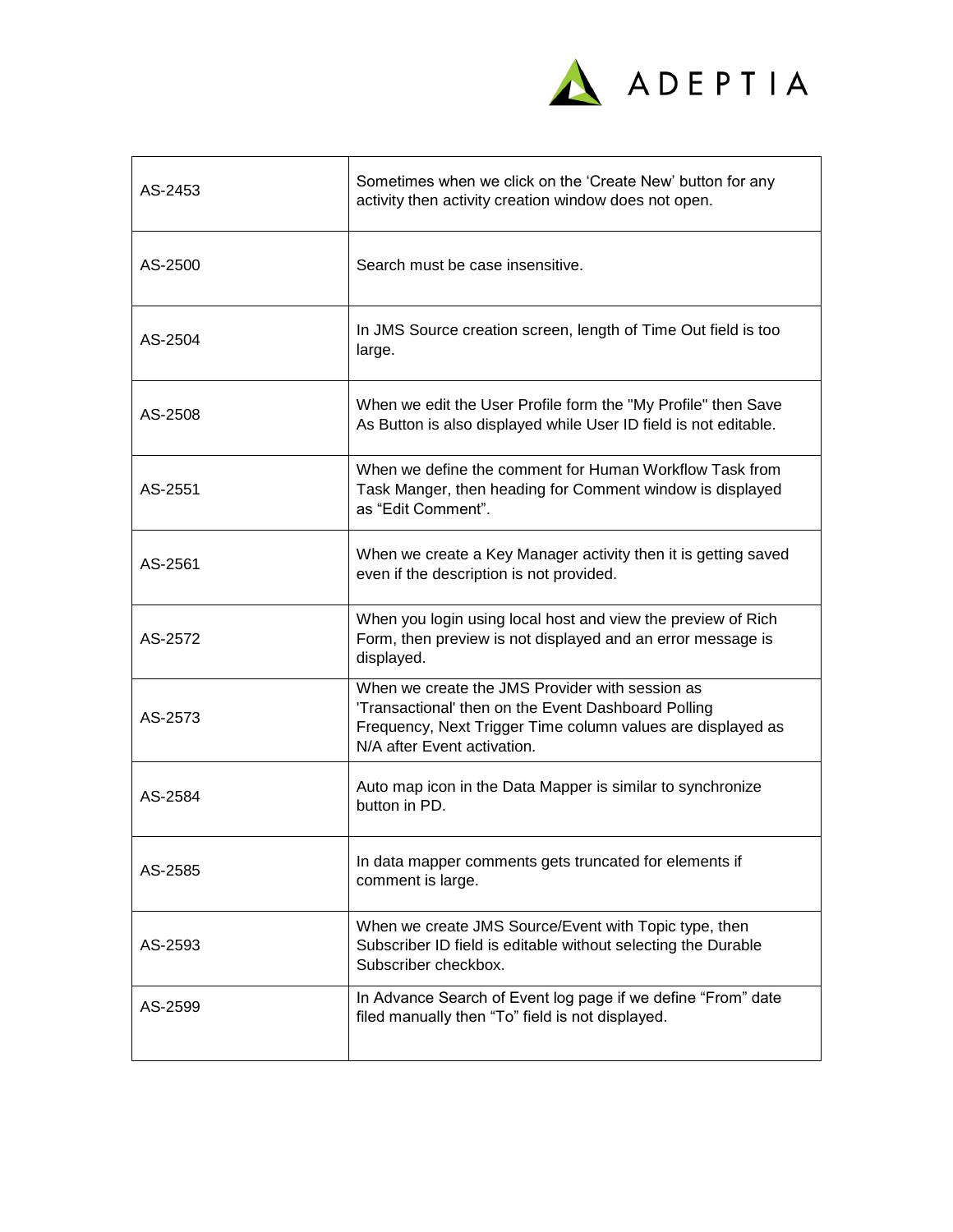

| AS-2604 | In data mapper's import context variable dialog window list of<br>process flows are not in sorted order.                                                           |
|---------|--------------------------------------------------------------------------------------------------------------------------------------------------------------------|
| AS-2610 | When the node name is large, it is not fully displayed in<br>System Dashboard. The tool tip should be displayed with the<br>full node name.                        |
| AS-2611 | There is a spelling mistake in the description of two properties :<br>abpm.httprequest.connection.timeout and<br>abpm.versionControlHTTPRequest.connection.timeout |
| AS-2614 | If the name of the process flow is large, then it is not fully<br>displayed in Process Flow Dashboard. The tool tip should<br>display the full name.               |
| AS-2616 | The combo boxes containing process flow names in the<br>Webservice Provider screen are too small to contain the full<br>name.                                      |
| AS-2620 | When you load WS Consumer, in data mapper, then no<br>progress bar mask is displayed.                                                                              |
| AS-2621 | When we open data mapper that has previously loaded WS<br>Consumer, then no progress bar mask is displayed.                                                        |
| AS-2622 | When you load large WSDL in WS Consumer and Provider the<br>progress bar mask is not displayed.                                                                    |
| AS-2623 | On creation page of any activity, user should not be able to<br>type more than allowed characters in Activity name field. For<br>example 64 characters.            |
| AS-2629 | In Data mapper Load Schema Screen, icons for Load and<br>Close should be replaced with Text button Load and Close.                                                 |
| AS-2676 | By Default Convert to XSD should be unchecked in XML<br>Schema.                                                                                                    |
| AS-2686 | On the Trading Partner Manage Page, sorting is not working<br>on the Partner ID Column.                                                                            |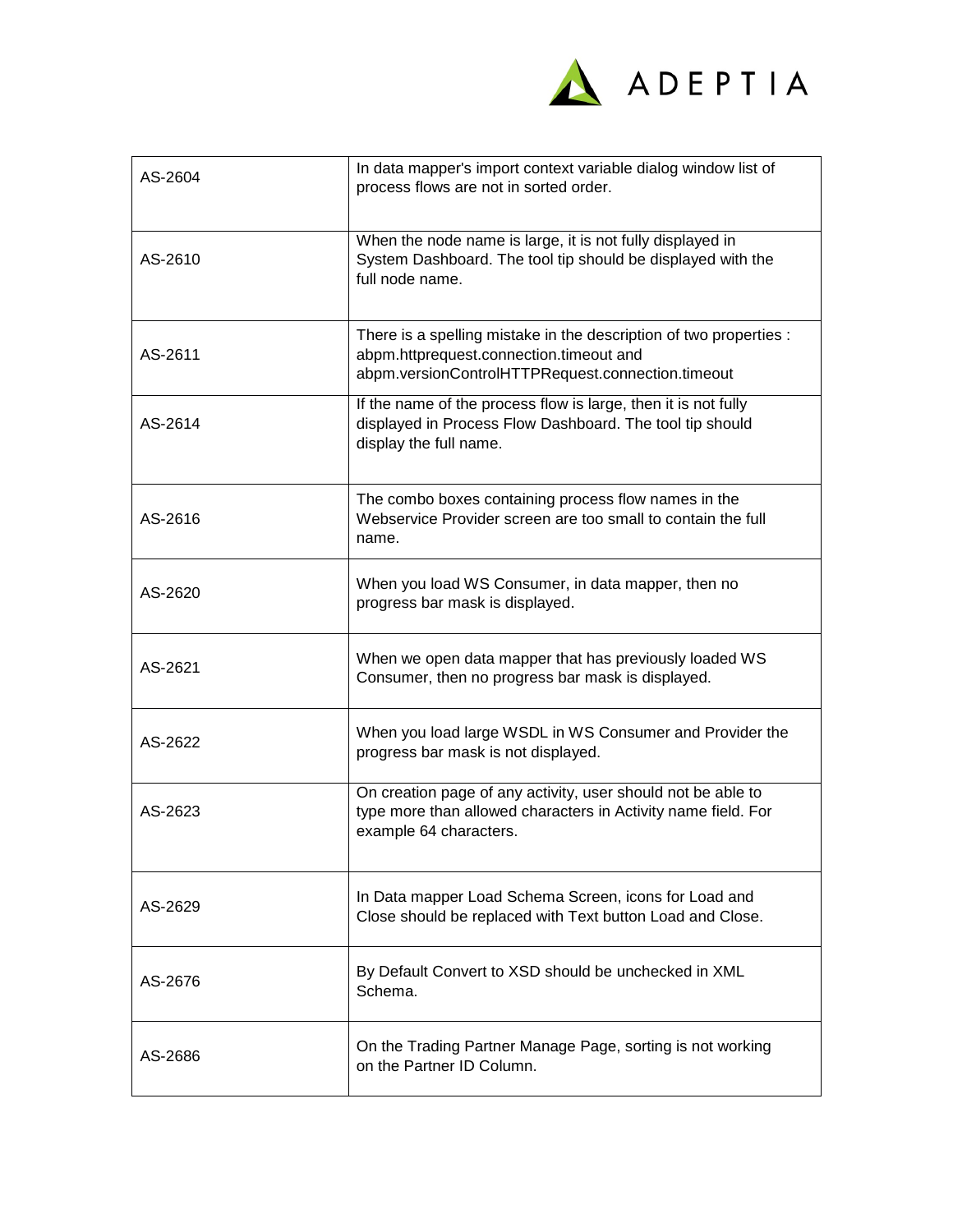

| AS-2722 | On chrome, while creating template type form, on define form<br>window if we click on "add row" button then already filled<br>values in fields are lost.                                  |
|---------|-------------------------------------------------------------------------------------------------------------------------------------------------------------------------------------------|
| AS-2732 | When we open the template type form in edit mode and click<br>on preview button, then form is not displayed.                                                                              |
| AS-2760 | User should be able to create multiple relationship for same<br>trading partner having same transaction set, same T/P<br>indicator, only association assigned code is different.          |
| AS-2789 | When we move objects of any 'User', then the user list<br>displayed in the drop down is not sorted.                                                                                       |
| AS-2801 | When "Date" data type is used in Excel file, then excel schema<br>always adjusted the date and time as per GMT time zone.                                                                 |
| AS-2807 | Processing mask is not displayed on project listing page while<br>activity is being deleted.                                                                                              |
| AS-2852 | When we log in as Group admin and create a new user then<br>we can assign users to Groups created by other<br>admin/system-admin.                                                         |
| AS-2853 | When you are logged in as admin/system-admin/Group admin<br>then also you can Delete/Deactivate our own account.                                                                          |
| AS-2883 | Group admin user can see the Group created by other<br>admin/system-admin and also can delete the Group created by<br>other admin/system-admin.                                           |
| AS-2890 | When we open JMS Provider creation page and click on 'Add<br>Row' or 'Remove Row' button then the window is shown from<br>starting and we have to scroll down to reach that button again. |
| AS-2913 | When we change system data format to Dutch or anything<br>other than English then data is not displayed on System<br>Dashboard.                                                           |
| AS-2914 | When you expand the activity list within Project drill down<br>page, it doesn't open with single click. You have to double click<br>on it.                                                |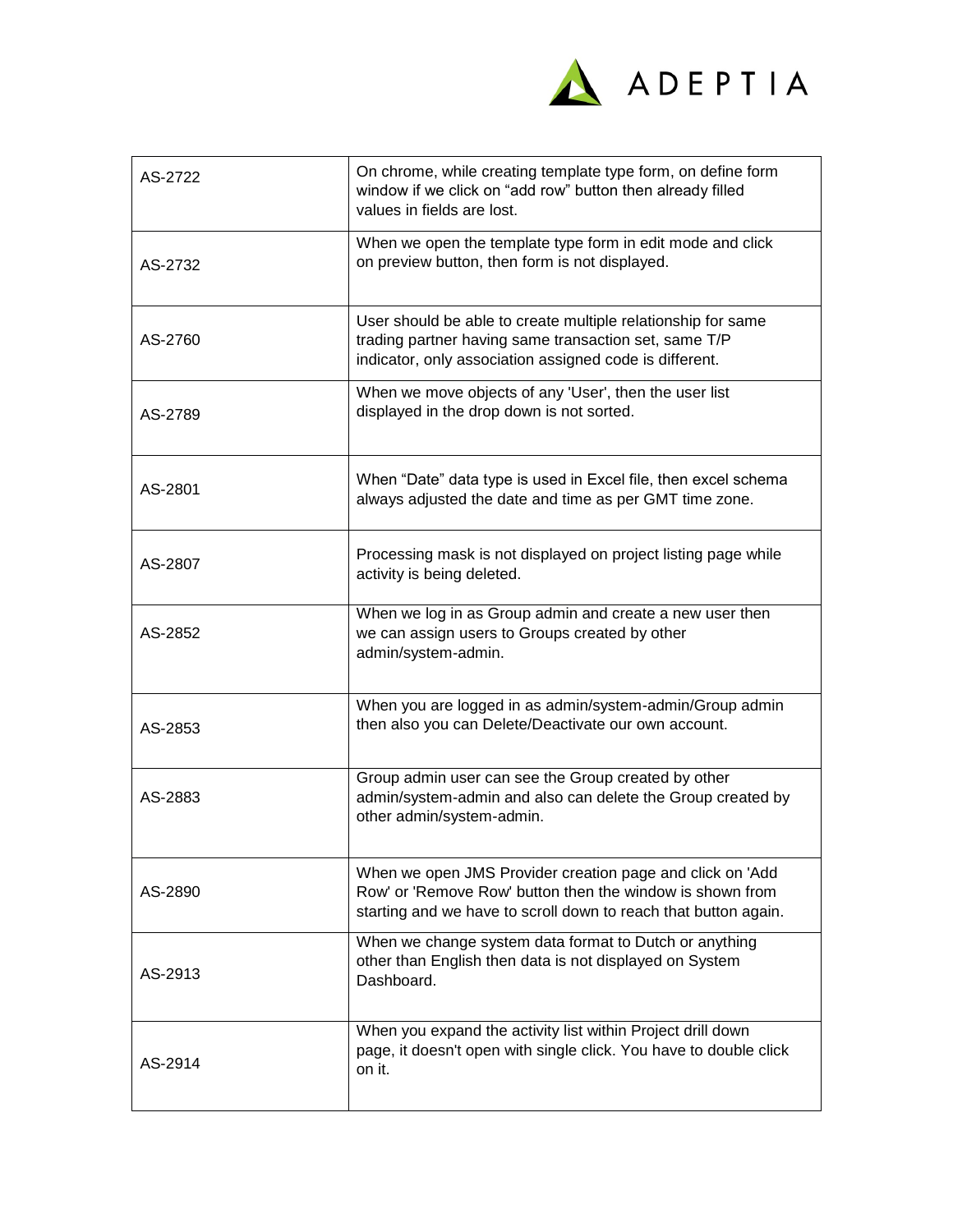

| AS-3008 | When you execute WS REST consumer with no parameters,<br>then HTTP Response code 500 error is thrown.                                                                                                                    |
|---------|--------------------------------------------------------------------------------------------------------------------------------------------------------------------------------------------------------------------------|
| AS-2735 | When we finish all task from second page of task manager and<br>refresh the window through refresh button then we are directed<br>to the zero(0) page instead of first.                                                  |
| AS-2741 | If session is not there then accessing any jsp other login.jsp<br>results in browser redirect to redirect.jsp.                                                                                                           |
| AS-2636 | When we export individual activity of a service on the basis of<br>project with silent migration and define non existing activity<br>name or wrong activity name then all activity of that service<br>type are exported. |
| AS-2628 | When we export individual activity of a particular service on the<br>basis of project with non-interactive migration than all activity<br>of that service is exported.                                                   |
| AS-2626 | When we create a backup of AdeptiaSuite via executing batch<br>file "createbackup.bat" with any user (don't have any<br>administrator rights), an error "Null Pointer Exception" is<br>displayed.                        |
| AS-2624 | While Creating Keystore, if you click on Upload Keystore<br>button, then screen which opens to upload the keystore is<br>relatively small and you need to scroll it up.                                                  |
| AS-2257 | When we migrate objects of WS Security Policy from V6.0 to<br>V6.0, selected password digest filed under incoming message<br>properties is not displayed in security policy activity.                                    |
| AS-2575 | Sometimes, when JMS Source/Event is created with Durable<br>Subscriber, then existing messages are not picked up by the<br>Source/Event activities which are created with Apache MQ and<br>Open JMS server.              |
| AS-2577 | When use the .xlsx extension in the Target for Non EDI<br>Relationship and encrypt the Target data, then encrypted<br>Target file does not open.                                                                         |
| AS-2716 | Subsequent login failed through login page when SSO is<br>enabled.                                                                                                                                                       |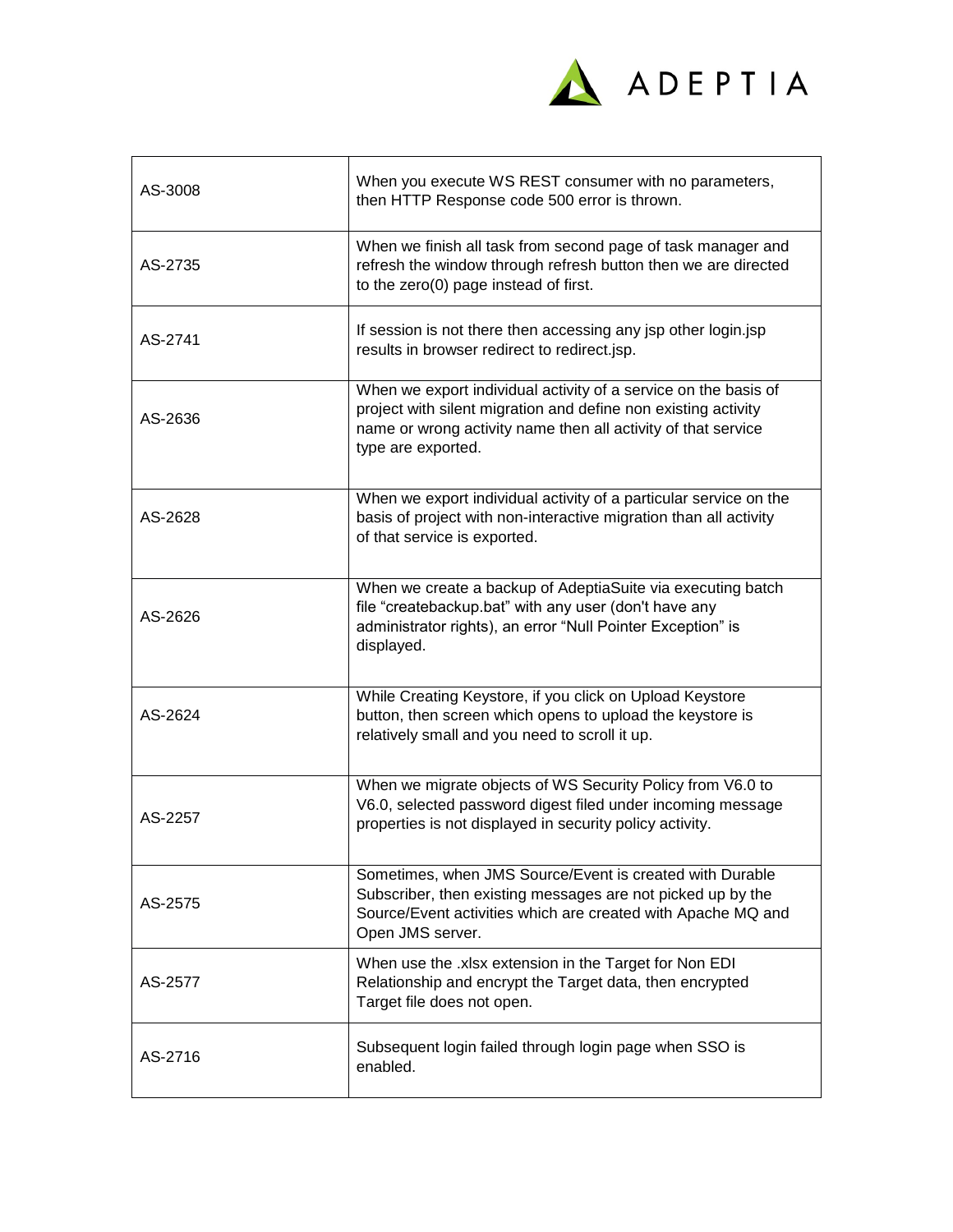

| AS-2558             | When we try to decrypt an encrypted file that is on SFTP<br>location by accessing it through FTP source activity in which<br>SFTP is enabled and SFTP Connector type is set as J2SSH<br>then we are not able to decrypt that.                       |
|---------------------|-----------------------------------------------------------------------------------------------------------------------------------------------------------------------------------------------------------------------------------------------------|
| AS-2587             | If an XSD having "UTF-16" encoding is uploaded in the XML<br>schema definition screen then the error is thrown.                                                                                                                                     |
| AS-2590             | B2B default flow throws error when the inbound is XML and if a<br>user has selected validate XML box. If we uncheck then the<br>inbound XML is translated properly.                                                                                 |
| AS-2597             | When LDAP login module is enabled, and press enter on the<br>login Page without defining the password then Group drop<br>down list is displayed if User belongs to the multiple Group.                                                              |
| <b>Ticket #1950</b> | If you do not install EDI accelerator at the time of installation,<br>then at the time of log cleanup an error notification is sent.                                                                                                                |
| <b>Ticket #1980</b> | In Advanced Database Schema, if auto increment field is used<br>as primary key in both parent and child table and if there is<br>multiple child records then it inserts only first child record and<br>throw exception for the other child records. |
| <b>Ticket #2021</b> | If you pass date and time values in source files then they are<br>processed as GMT Time format rather than Local server time.                                                                                                                       |
| <b>Ticket #2031</b> | DB Polling does not show the error message if there is an error<br>in sql query.                                                                                                                                                                    |
| <b>Ticket #2053</b> | In data mapper, getCurrentDate function always gives the date<br>in local time zone. Now you can define the time zone in which<br>you want to get the current date.                                                                                 |
| <b>Ticket #2104</b> | While designing the process flow in Process Designer, you can<br>enter more than 64 characters in the Name field of the process<br>flow. Because of this process flow fails at run time.                                                            |
| <b>Ticket #2095</b> | When any user resets the password, a mail notification is sent<br>with the subject as "password".                                                                                                                                                   |
| <b>Ticket #2114</b> | When we have a process flow where activities contains<br>ERROR's the mouse over does not result in another cursor<br>(normally a hand).                                                                                                             |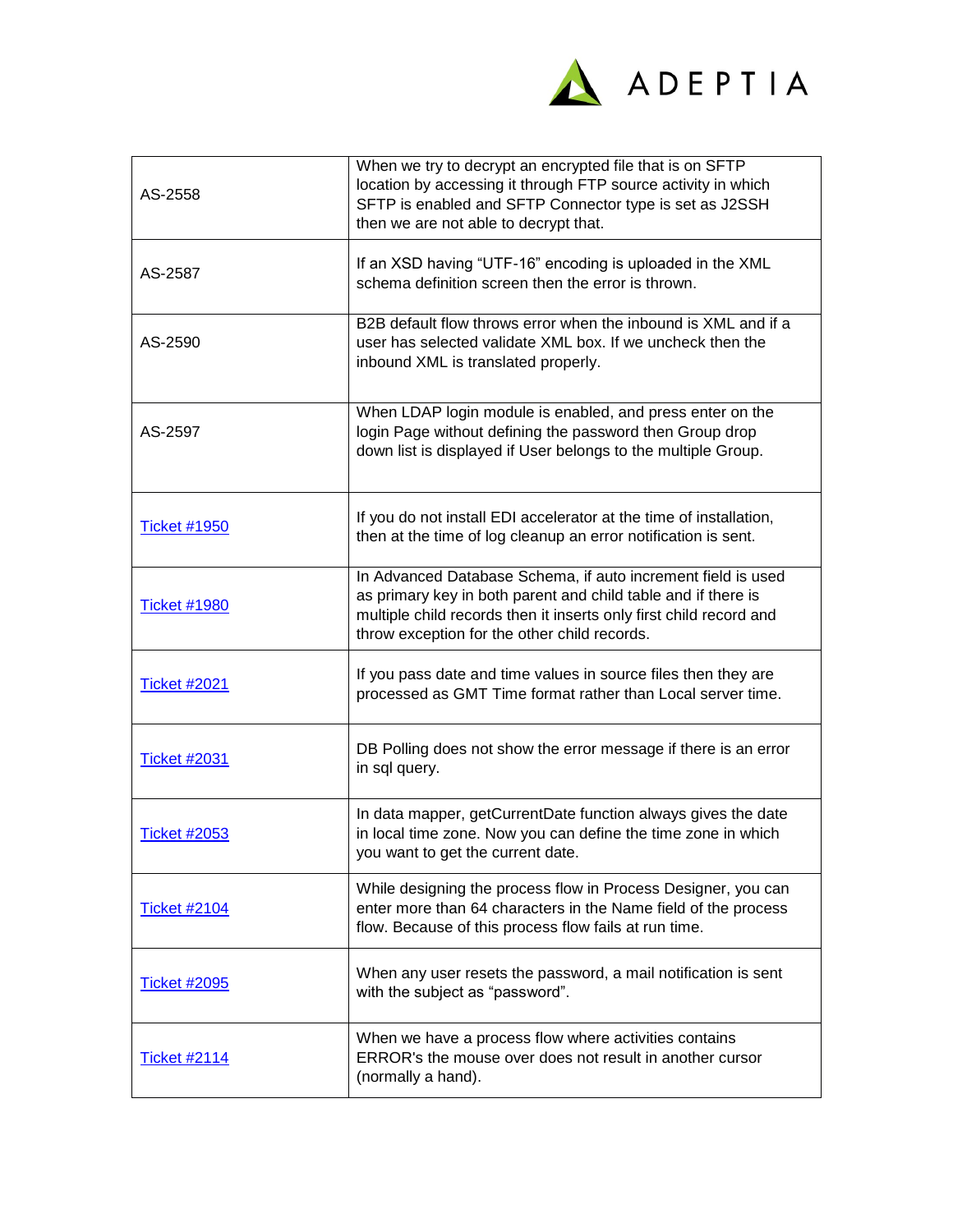

| <b>Ticket #2137</b> | The default time period of Wait activity is set to 0, which result<br>in process flow failure. Now the default value is set to 10.               |
|---------------------|--------------------------------------------------------------------------------------------------------------------------------------------------|
| <b>Ticket #2156</b> | When you load WS Consumer in data mapper, then some<br>elements and attributes are missing.                                                      |
| <b>Ticket #2249</b> | When Adeptia Suite is installed on HSQLDB backend and<br>HSQLDB is configured on other than default port then patch<br>application doesn't work. |
| <b>Ticket #2276</b> | The EDI inbound and outbound relationship screen takes<br>longer time to open.                                                                   |

| <b>Enhancements/Bug</b><br><b>Fixes</b>                                        | <b>Description/User Story</b>                                                                                                                                                                                                                                                |  |
|--------------------------------------------------------------------------------|------------------------------------------------------------------------------------------------------------------------------------------------------------------------------------------------------------------------------------------------------------------------------|--|
| Version Tag: Release_6_0_02_28Mar_2013                                         |                                                                                                                                                                                                                                                                              |  |
| <b>Enhancements</b>                                                            |                                                                                                                                                                                                                                                                              |  |
| A new service Key Manager<br>is added.                                         | A new service Key Manager is added. This service is used to<br>store public and private keys. This Key Manger activity can be<br>used for Data Encryption and Decryption, within Process flow.<br>The Key Manager can also be used for Key based<br>authentication for SFTP. |  |
| Support for Public Key<br>Authentication (RSA) for FTP<br>over SSH             | Support is added for Public Key Authentication (RSA) for FTP<br>over SSH in FTP Source, Target, Event and Polling. To achieve<br>this, a new service Key Manager is added.                                                                                                   |  |
| A new service Data Security<br>is added for data encryption<br>and decryption. | A new Service Data Security is added. This Service is used in<br>the process flow to encrypt or decrypt the data.                                                                                                                                                            |  |
| Support to allow<br>developers user to create<br>Keystore activity.            | Keystore service is moved from Administer tab to Develop<br>tab to allow developer users to create a Keystore. Now you<br>can create Keystore from Develop > Service > Security<br>menu.                                                                                     |  |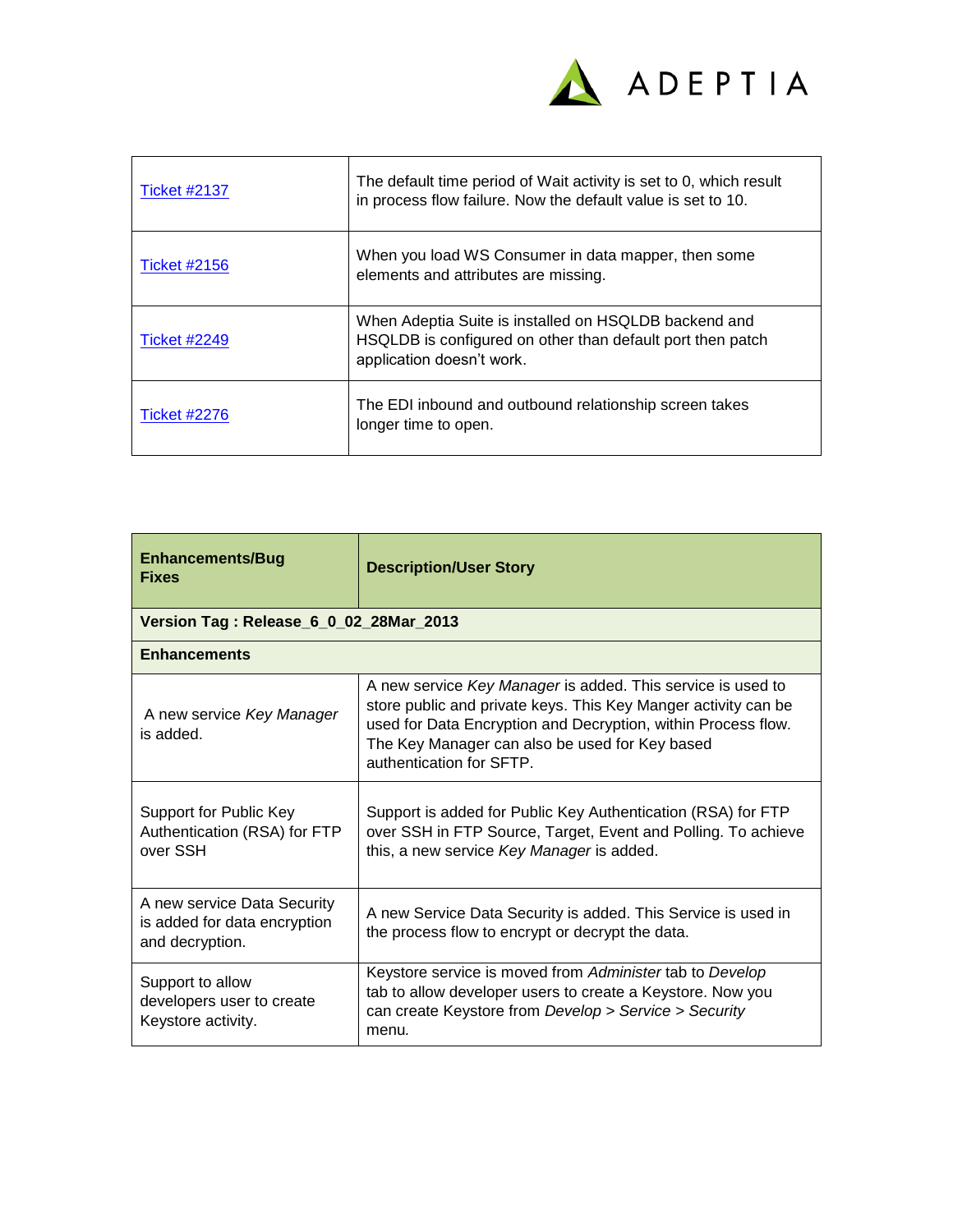

| Support for data encryption<br>and decryption in B2Bi (Non<br>EDI) flow.            | Support is added to encrypt and decrypt the data within B2Bi<br>(Non EDI) flow.                                                                                                                                                    |
|-------------------------------------------------------------------------------------|------------------------------------------------------------------------------------------------------------------------------------------------------------------------------------------------------------------------------------|
| Support to route the data<br>without any transformation, in<br>B2Bi (Non EDI) flow. | In Non-EDI Inbound and Outbound Relationship, support is<br>added to select the processing mode. You can select either<br>Transform or Route. You can select Route option, to simply<br>route the data without any transformation. |
| <b>Support for Processing</b><br>.xlsx file in B2Bi<br>accelerator (Ticket #1930)   | Support is added to process .xlsx file in B2Bi accelerator.<br>This support is added in both EDI and Non EDI solutions.                                                                                                            |
| Support to configure JMS<br>Provider for multiple<br><b>Messaging Server</b>        | In JMS Provider activity, support is added to select different JMS<br>Server. For Example : Apache Active MQ, Oracle WebLogic,<br>etc.                                                                                             |
| Support to define message<br>header fields and message<br>properties in JMS Target  | In JMS Target support is added to define the message header<br>and message properties.                                                                                                                                             |
| <b>JMS Source is enhanced to</b><br>be used with JTA blocks                         | In JMS Source, JTA block support is added to retain the<br>message on the JMS Server if Process flow gets aborted.                                                                                                                 |
| <b>JMS</b> Event is enhanced to<br>retain the message.                              | In JMS Event, support is added to retain the message, if the<br>bound PF aborted.                                                                                                                                                  |
| Support to omit version<br>control fields during<br>migration                       | A configurable option is added in migration utility to allow<br>omission of version control fields while importing activities.                                                                                                     |
| Support to display version<br>control information on View<br>page.                  | Support is added to display version control information (revision<br>number and synchronization flag) on View Page of any activity.                                                                                                |
| Support for MIME<br>attachment in SOAP<br>request.<br>(Ticket #1437)                | Support is added in Web Service provider, to process MIME<br>attachment in SOAP request.                                                                                                                                           |
| <b>Bug Fixes</b>                                                                    |                                                                                                                                                                                                                                    |
| AS-2326                                                                             | When we execute custom report through process flow and<br>override the custom report variable by process flow variables,<br>process flow gets aborted if build is installed on Oracle<br>Database.                                 |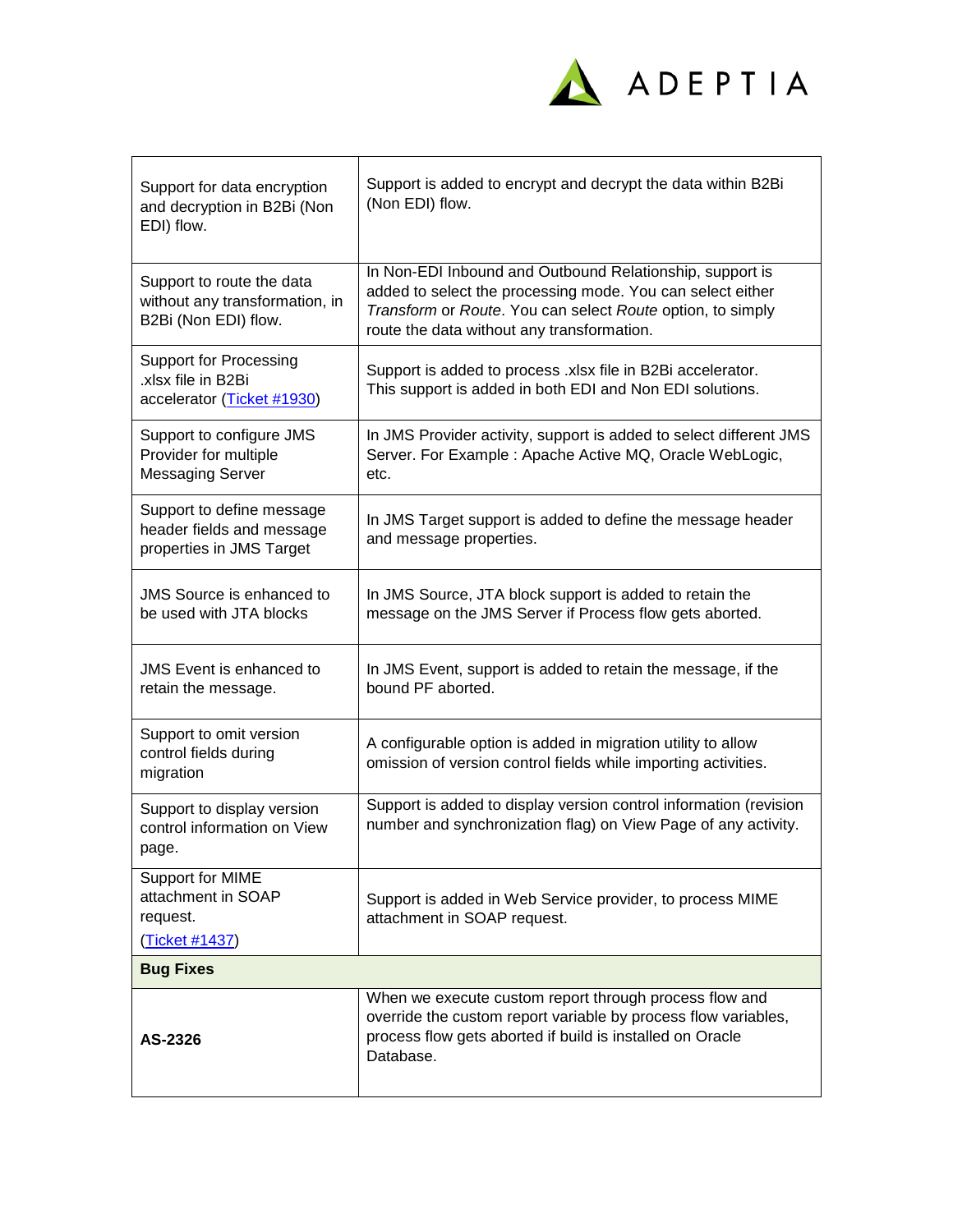

| AS-2315             | When two users of different groups create the projects with the<br>same name then there is no way to identify the owner of project<br>while assigning activities to it. Now you cannot create multiple<br>projects with the same name. |
|---------------------|----------------------------------------------------------------------------------------------------------------------------------------------------------------------------------------------------------------------------------------|
| AS-2533             | When we deploy WS Provider objects from 5.3SP1 to V6.0 and<br>change the soap version (from 1.1 to 1.2) of deployed object in<br>edit mode, web service is not published on new version.                                               |
| AS-2359             | View and Download link of WS Provider activity are not available<br>in more actions of provider activity on project listing page.                                                                                                      |
| AS-2465             | When we install Subversion and provide access level as none to<br>non-authorized users in the "svnserve.conf" file then an error<br>svn:E170001 is displayed on the Adeptia suite.                                                     |
| AS-2516             | Mapping is lost when opened for editing in Data mapper, if XML<br>schema element starts with underscore                                                                                                                                |
| AS-2548             | When we export value map, custom auto map and XSL<br>Templates using Non Interactive migration then an error<br>message is displayed.                                                                                                  |
| AS-2537             | When we export objects from Linux environment using<br>environment promotion then value map, custom auto map and<br>XSL Template does not exported.                                                                                    |
| AS-2530             | When we export value map, custom auto map and XSL<br>Template using environment promotion then web folder does not<br>exported if build is installed on Oracle database.                                                               |
| AS-2318             | We cannot export individual activity of particular service type<br>with silent migration when export type is "PR (project)".                                                                                                           |
| <b>Ticket #2113</b> | Data Mapper does not show error when schema has not been<br>loaded.                                                                                                                                                                    |
| AS-2284             | If we share any project when activities inside project are<br>checked-out with lower Revision number then project does not<br>share and an error is displayed on web runner logs.                                                      |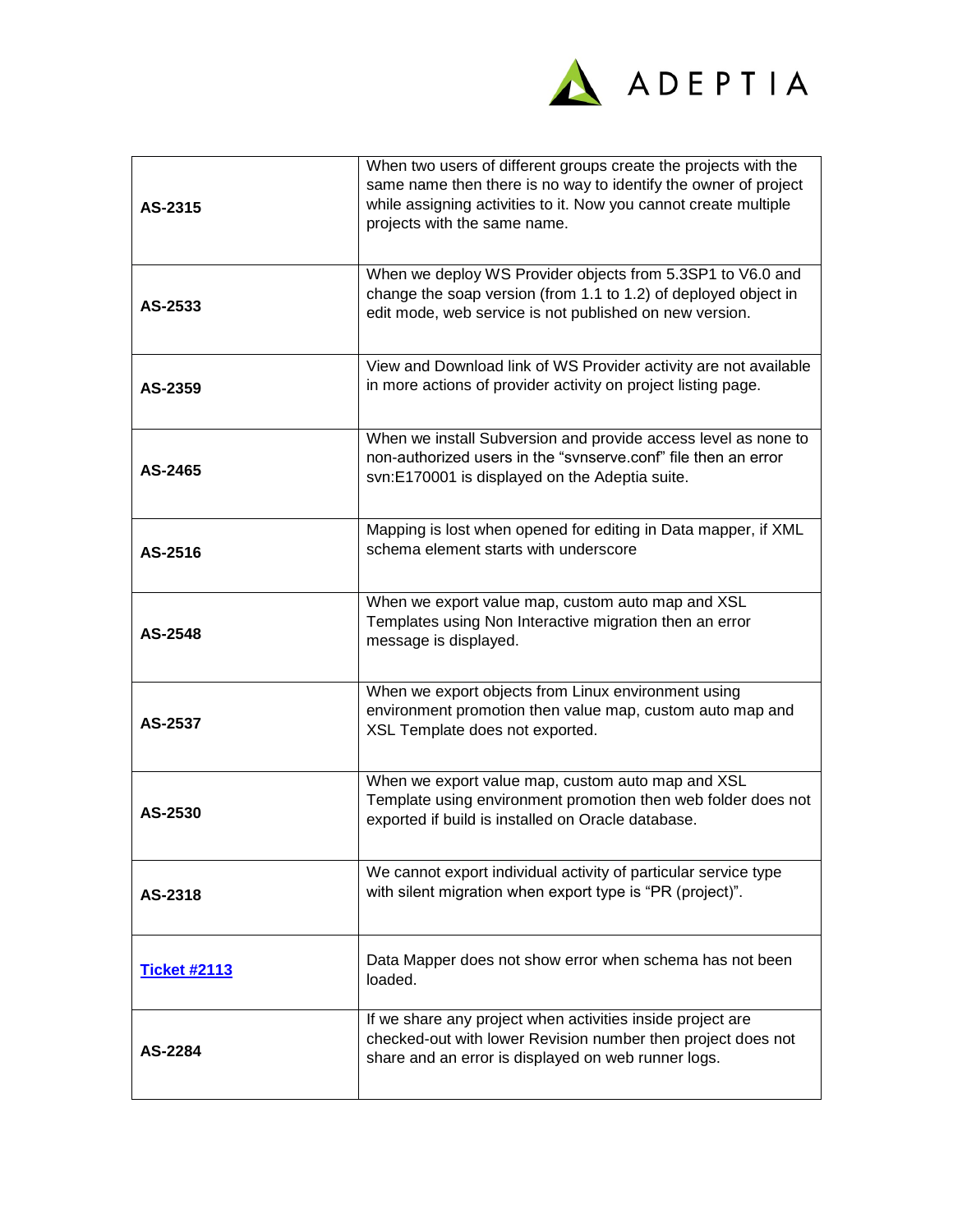

| AS-1444                                     | When we change the state of the Process Flow activity which is<br>under version control, from activate to deactivate or vice versa,<br>then the synchronized status of the activity is shown as modified<br>on the latest revision. |
|---------------------------------------------|-------------------------------------------------------------------------------------------------------------------------------------------------------------------------------------------------------------------------------------|
| AS-2502                                     | When few fields of rich form is left blank and form is saved and<br>opened again then it gives error.                                                                                                                               |
| AS-2501                                     | When single quote (') is used in rich form then it gives error if<br>form is saved and opened again.                                                                                                                                |
| AS-2389                                     | When we try to sort on the Expiry Date in the Task Manager<br>page then "Expiry Date" column values are not sorting and a<br>dialog box appears.                                                                                    |
| AS-2263                                     | On opening the Human workflow task from Task Manager, the<br>Form window is opened with Error "The most likely reason is a<br>syntax error in_data".                                                                                |
| AS-2166                                     | When screen flow has been enabled and we execute task then<br>task manager gets redirected to home page.                                                                                                                            |
| AS-2038                                     | When we check Reassign Task checkbox from advanced<br>properties of workflow task activity and assign task then<br>reassign option is not available at task manager page.                                                           |
| AS-2463                                     | When we execute the Process Flow with JMS Source, then PF<br>gets aborted at the source activity while timeout is not defined in<br>the Source but message exists in the Defined Queue/Topic.                                       |
| <b>Ticket #2142</b>                         | When GS segment of inbound data is more than 64<br>characters, then it's processing fails. This issue was specific<br>to MySQL backend database.                                                                                    |
| <b>Ticket #2073,</b><br><b>Ticket #2038</b> | An error "DBCP object created 2012-10-06 11:58:25 by the<br>following code was never closed" is displayed on the kernel<br>while execute the concurrent Process flow of B2B Default.                                                |
| <b>Ticket #2110</b>                         | IE8 crashes on searching via advanced search screen                                                                                                                                                                                 |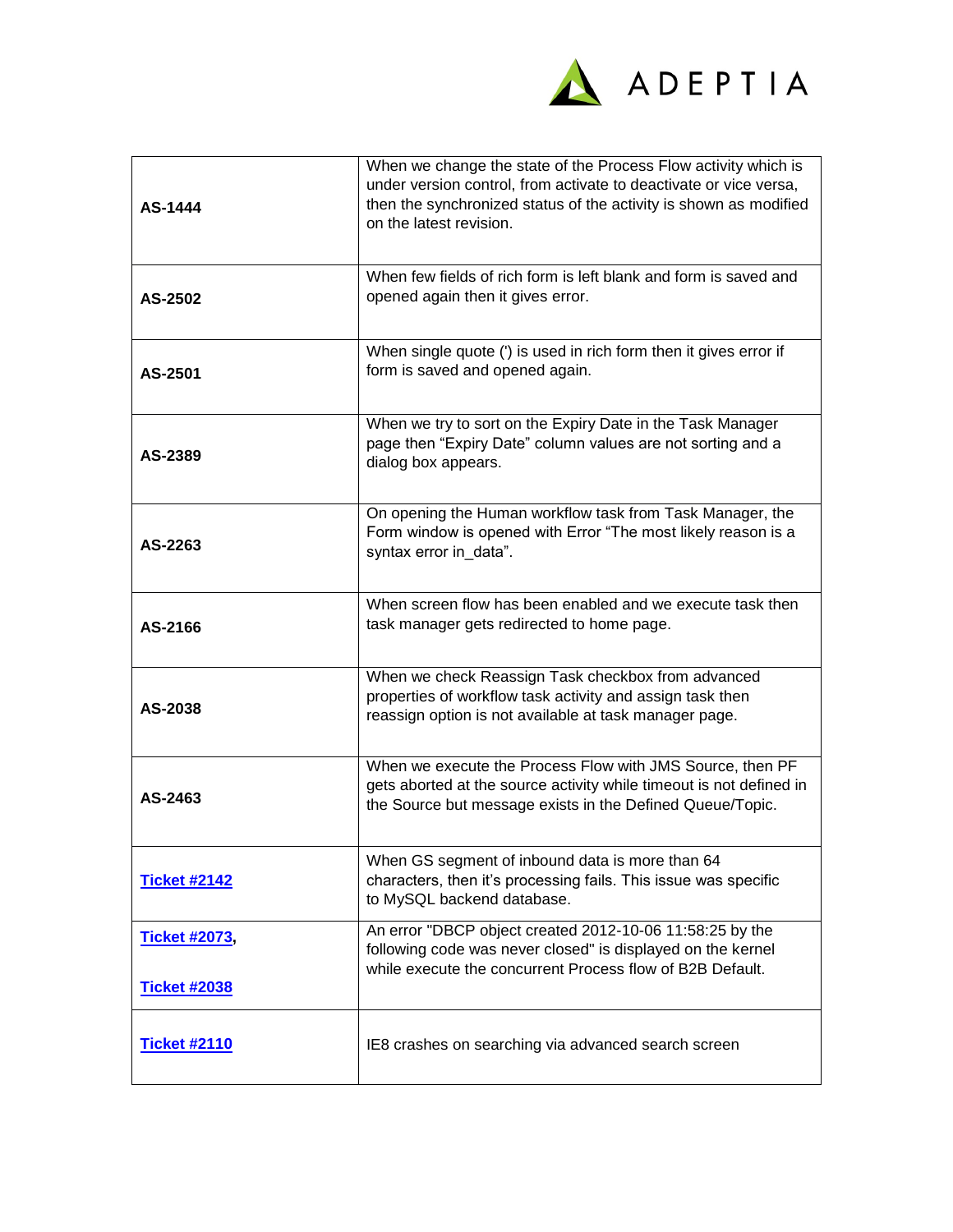

| AS-2519 | On IE-8 When we check more actions of a default project then<br>"t" and "w" is displayed instead of "edit" and "view".                                                                                                    |
|---------|---------------------------------------------------------------------------------------------------------------------------------------------------------------------------------------------------------------------------|
| AS-2499 | On IE-8, when we check the repository information then<br>Repository does not open and error on page is written at the<br>bottom of page.                                                                                 |
| AS-2454 | If we login into the build having 'localhost' in the URL and when<br>we create 'Web Form' activity using Rich Form and click on<br>Finish button on the Rich Form window then the rich form screen<br>still remains open. |
| AS-2445 | When we create the EDI Data Dictionary by uploading the zip<br>file, then upload file window does not close after click on the<br>Finish button.                                                                          |
| AS-2434 | When we edit the Adv Positional schema having large number of<br>records (more than 10) then the text box in front of Record value<br>is shown out of alignment after 9th record.                                         |
| AS-2404 | When we change the password from 'Change Password'<br>window then the new password can be saved without giving any<br>number in the password.                                                                             |
| AS-2393 | When we reassign the Task, and click on the Day, Month, Year<br>column for sorting, then an error popup message is displayed.                                                                                             |
| AS-2391 | When we move the objects of a user, who belongs to more than<br>one group then the second group name is shown on the right<br>hand side position on Move object window.                                                   |
| AS-2386 | When we execute a process flow and then click on button Go to<br>Logs then it goes to the Process Flow Logs Details tab in case<br>Process Flow Logs Details tab is active.                                               |
| AS-2376 | Sometimes when we open the Process Flow Dashboard then<br>the font type used for the graph axis names is shown very large.                                                                                                |
| AS-2347 | If the build is installed on Oracle database and we change the<br>password from My Profile then the password is not changed.                                                                                              |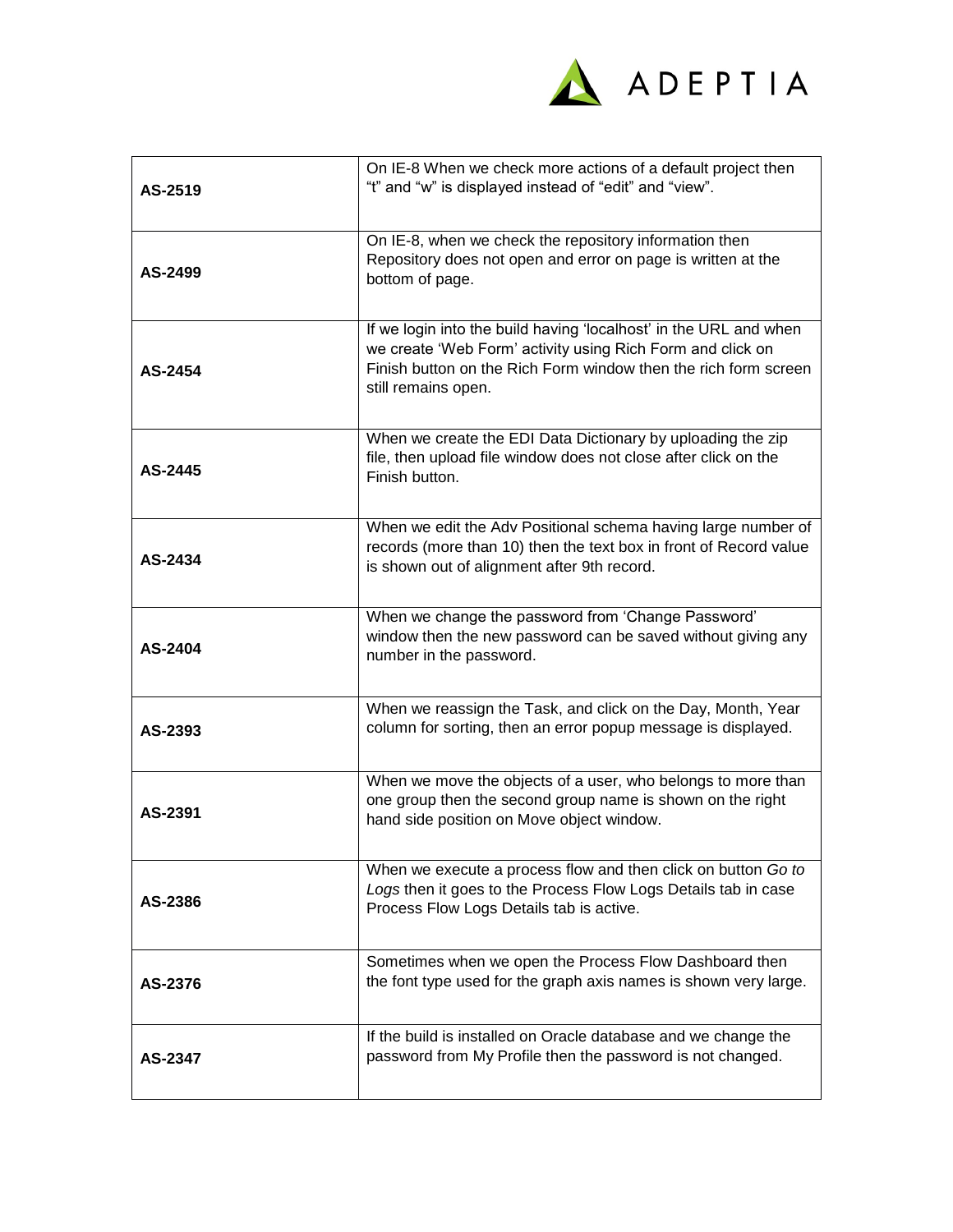

| AS-2341 | When we delete the Process flow activity from project listing<br>page then activated Process flow is deleted and an alert<br>message "Activated Process flow activity cannot be deleted" is<br>not displayed.                             |
|---------|-------------------------------------------------------------------------------------------------------------------------------------------------------------------------------------------------------------------------------------------|
| AS-2339 | When Build is installed on the SQL Server Database and we<br>click on the Recent Process Flows link from home page then<br>Recent Process Flows are not shown and an 'Internal Server<br>Error' is displayed when we close that window.   |
| AS-2336 | When we delete the multiple Process flows in which some are<br>activated and some are deactivated then Activated Process<br>Flow also gets deleted.                                                                                       |
| AS-2331 | Sometime My Solutions link is not displayed at its defined<br>location it is displayed before My Tasks link.                                                                                                                              |
| AS-2292 | View page should show activity type.                                                                                                                                                                                                      |
| AS-2287 | When we edit user profile from my profile, an asterisk sign is<br>displayed on My Profile page of User.                                                                                                                                   |
| AS-2281 | On Manage Activity page, when we navigate away from the first<br>page and then create a new activity, the newly created activity<br>gets listed on the first page, and user may not realize that the<br>activity is created successfully. |
| AS-2283 | When we go to the B2B logs then by default no option is<br>displayed as selected in the Left Panel.                                                                                                                                       |
| AS-2278 | When we check the User detail from the My Profile link, then<br>Webdav folder with value abc is displayed.                                                                                                                                |
| AS-2237 | When we open the Check-in or Dependencies window of an<br>activity having name of 64 characters then the Breadcrumb<br>shown is not proper.                                                                                               |
| AS-2223 | When 'Log Archival Database' is different from 'Main Log<br>Database' then 'Maintenance > Logs Clean-up > Archived Logs'<br>UI still points the 'Main Log Database' to display the rows counts<br>of Archived tables.                     |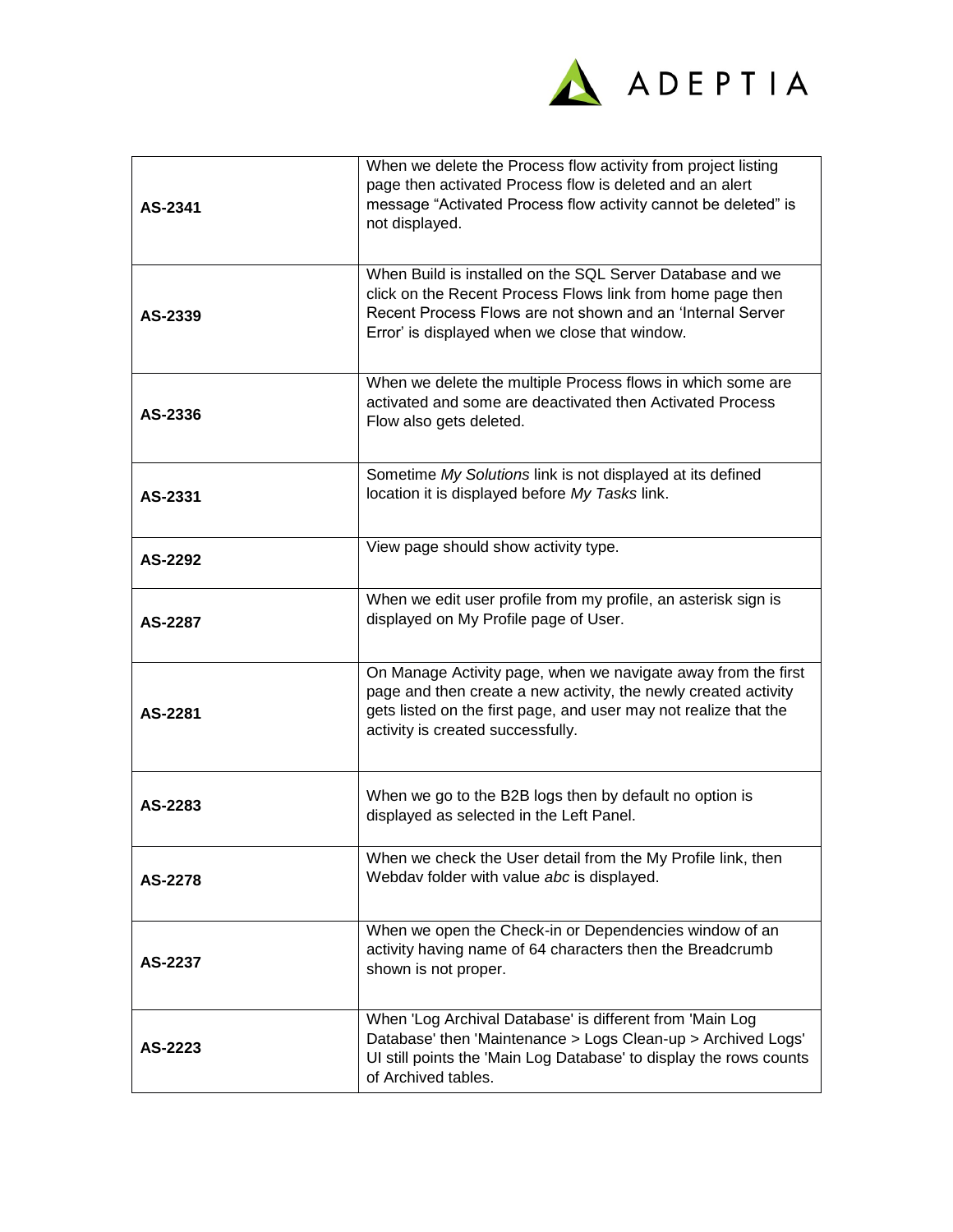

| AS-2172 | When 'Archival Log Database' is different from 'Log Database'<br>then archived B2B logs are not displayed on 'Interchanges All'<br>Log page and 'Interchanges X12' Log page.                                                                                                   |
|---------|--------------------------------------------------------------------------------------------------------------------------------------------------------------------------------------------------------------------------------------------------------------------------------|
| AS-2201 | When you do not have write permissions on the activities and if<br>you click on the name of that activity then no message is<br>displayed related to the Permissions on dependencies,<br>references grid.                                                                      |
| AS-2065 | In process flow dashboard, on process flow details UI, PID of<br>process flow is not completely visible.                                                                                                                                                                       |
| AS-2032 | In Adv. Search of Audit Trail Logs, values of Username drop<br>down is not reflected as per the value selected in Group Name<br>drop down.                                                                                                                                     |
| AS-1955 | In Adv DB schema and DB schema, the Refresh option is not for<br>bulk operation but it remains enabled when we select multiple<br>schema activities.                                                                                                                           |
| AS-1898 | Adv. Search under 'Task History' UI gives empty result after<br>performing search operation.                                                                                                                                                                                   |
| AS-1353 | If Keystore activity is used indirectly in the Process flow and if<br>we check the References of this PF then the More actions of<br>Keystore activity does not display the Import/Export Keystore<br>option. Same issue occurs when we check the More Actions of<br>Keystore. |
|         |                                                                                                                                                                                                                                                                                |